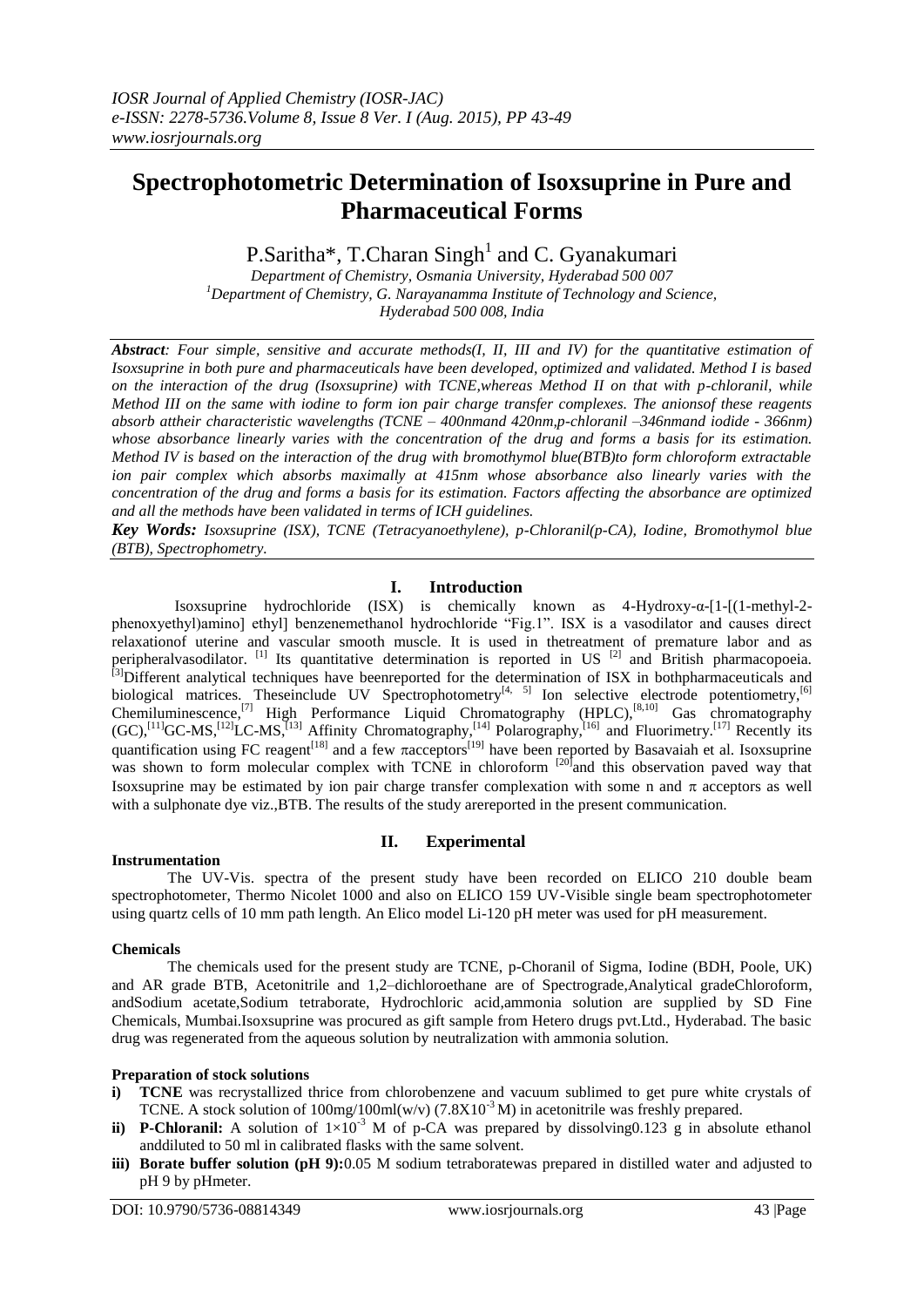- **iv) Iodine Solution:**A solutionof4.0×10<sup>-3</sup>M of iodine was freshly prepared in 1, 2- dichloroethane by dissolving 0.254g/50ml of the solvent to avoid errors due to the liberation of iodine and the BTB dye used as 0.025% solution in doubly distilled water.
- **v) Sodium acetate-hydrochloric acid buffersof pH 2.8** were prepared by mixing 50ml of 1.0 M sodium acetate solution with 49.50 ml of 1.0 MHCl solution and diluted to 250 ml with doubly distilled water. The pH of each solution was adjusted to an appropriate value with the aid of a pH meter.



**Fig.1** structure of Isoxsuprine

**Interactions** Interactions between the drug and the analytical reagents are shown below in "scheme.1"

Non polar solvents moderately polar solvents highly polar solvents



#### **Scheme. 1**

Donor and acceptor form molecular adducts in nonpolar solvents like hexane, ion pair complexes in moderately polar solvents like  $CH_2Cl_2$  or  $CHCl_3$  or  $CH_3CN$  and separate ions in highly polar solvent like water.

## **Method I**

## **IV. Analytical Procedures**

Different aliquots of the basic drug solutions in acetonitrile (1- 9ml) were transferred in to 10 ml standard flasks to this 1 ml of TCNE were added and the remaining volume was made up with same solvent. The contents were shaken for 15 sec. and the spectra of the solutions recorded"Fig. 2"



**Fig .2** Absorption spectrum of reaction product of Isoxsuprine and TCNE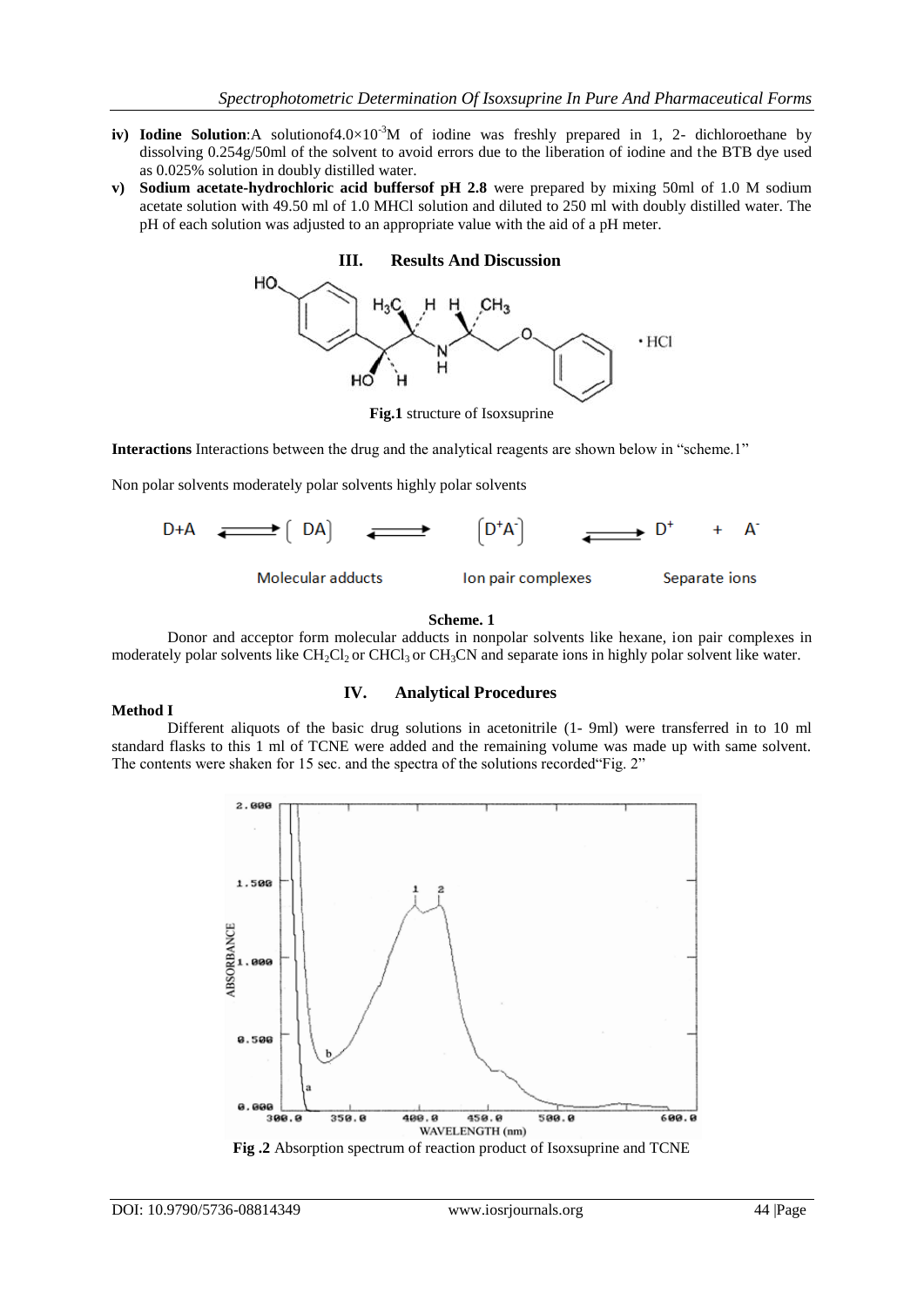#### **Method II**

Aliquots of the working solution of Isoxsuprine were transferred into a series of 25 ml calibrated flasks. To this 0.5 ml of pH9 and 2 ml of  $1\times10^{-3}$ Mp-CA solution were added and diluted to the mark with double distilled water and left for 20mins at 40ºC. The absorbancewas measured at 346 nmagainst thereagent blank"Fig. 3"





#### **Method III**

Different aliquots of the basic drug solutions in 1,2 dichloroethane (1-9ml)were transferred in to 10 ml standard flasks and 1ml of iodine in DCE was added and the remaining volume was made up with same solvent. The contents were shaken for 15 sec. and the spectra of the solutions recorded "Fig.4".



**Fig .4** Absorption spectrum of reaction product of Isoxsuprine and iodine

#### **Method IV**

Different aliquots of drug solution were transferred into 125 ml separating funnel. To this 5 ml of buffer (pH 2.8), 5 ml of dye were added and total volume was made up to 20 ml with double distilled water. 10 ml of chloroform was added to the above contents and shaken for 5 mins, the two layers was separated after 5 mins. The yellow colored organic layer was collected which is stable for 3 hour. The absorbance of the solution is measured at 415 nm against blanksimilarly prepared"Fig. 5". The same procedure of analysis is followed either for assay of pure drug or for dosage form.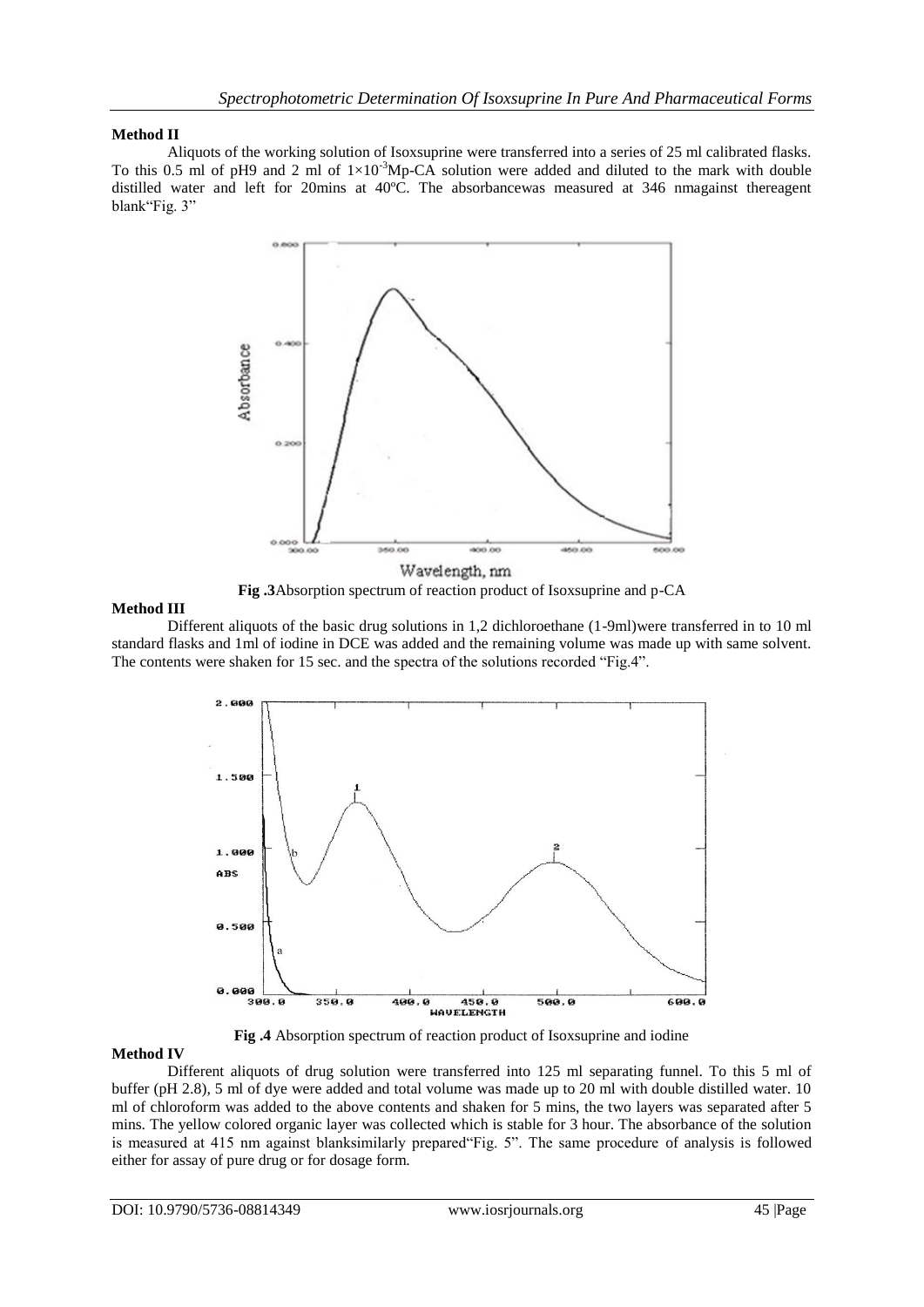

**Fig .5** Absorption spectrum of reaction product of Isoxsuprine and BTB

#### **Construction of calibration curves**

The absorbance is divided by the corresponding concentrations of the drug called relative response is plotted on the y-axis and the corresponding concentrations on the x-axis. Parallel horizontal lines are drawn on the graph corresponding to95 percent and 105 percent of the horizontal line. The relative response values falling in this range only areselected for construction of calibration curves. The spectral and other statistical parameters are shown in "Table 1". The calibration curves for the four methods are shown in ("Fig 6". a,b,c,d).

#### **Factors affecting the absorbance Method I**

- i) **Volume of the reagent** Different volumes of TCNE from 0.1ml to 2.4 ml were tried to optimize the concentration of the reagent and it is found that 1 ml is sufficient to produce maximum absorbance and hence it is used throughout the study
- ii) **Time** Yellow color were developed immediately after mixing the drug and the reagent and was stable for 255 min. after which it turned colorless

## **Method II**

- i) **Volumes of the reagent** Similar trials were made to optimize the volume of p-chloranil and found to be 2 ml and used same throughout the study.
- ii) **Temperature** Temperature is varied between 25 to 50°C and maximum absorbance was found at 40°C and therefore was chosen for the study.
- iii) **Time of heating**  Different time intervals were tried between 5 to 60minutes, and 20 mins is found to be sufficient for full absorbance and after one hour the solution turned opaque.
- iv) **pH** Acidic pH is well known to prevent the charge transfer and hence trials were made between pH 8 to 10, and pH 9 is found suitable for the study. Above pH 10 solutions turned black.

## **Method III**

- **i) Volume of the reagent -** Different volumes of iodine from 0.1ml to 2.0 ml were tried to optimize the concentration of the reagent and it is found that 1 ml is sufficient to produce maximum absorbance and hence it is used throughout the study.
- **ii) Time -**The solutions turned brown immediately after mixing the drug with iodine and remained stable for an hour.

#### **Method IV**

- **i) Volume of the reagent** Different volumes of the BTB was tried between 1 to 10 ml and after 5ml no significant change in absorbance was observed and hence 5 ml was chosen for the study.
- **ii) Timeof shaking for extraction -** Complete extraction of the drug for its quantification was found 20 minutes of shaking the contents
- iii) **Effect of pH -** Effect of pH was studied in the range of1.5 to 3.5 and maximum absorbance was observed at a pH of 2.8 and hence was selected for the study.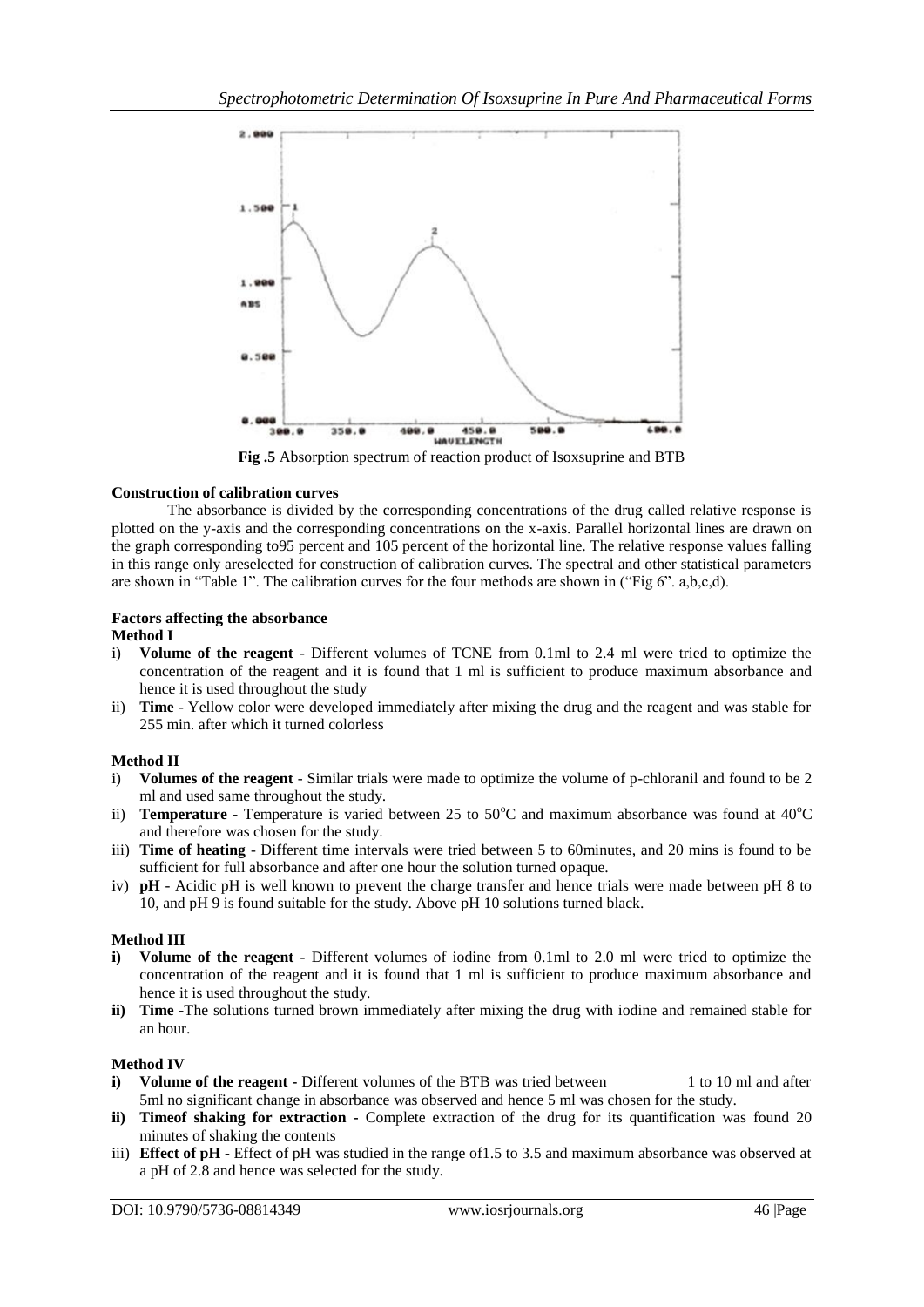#### **Precision and accuracy studies**

After construction of calibration curves each method was tested for precision and accuracy. Precision is determined by 6 replicate experiments and calculating the %RSD which is being less than 2 demonstrated the precision of the methods. Accuracy is determined by performing recovery studies taking drug samples of known concentrations falling in the Beer's law range. Excellent recovery showed the high accuracy ofthe methods developed. The results are presented in "Table. 2"

#### **Analytical procedure for pharmaceutical formulations**

Ten tablets 20 mg each of Isoxsuprine were ground in to fine powder, dissolved in 100 ml of distilled water, sonicated for complete dissolution. This solution was used for interaction with BTB. Ammonia solution was added to neutralize the solution and the precipitate was filtered through Whatman filter paper No 42 and the solid was dried and used as neutral base for interaction with TCNE, p-Chloranil and iodine in the solvents mentioned above. Recovery studies were performed using solutions of the drug of known concentrations falling in the Beer's law range. The recovery studies were statistically validated in terms of student t test and variance F test. Other validation parameters<sup>[21,22]</sup>are included in the "Table.3"



**Fig.6** Calibration curves for estimation of Isoxsuprine

**Table1.Spectral and analytical parameters for the determination of Isoxsuprine using different methods**

| Parameter/Reagent                         | TCN                   | p-Chloranil          | <b>I</b> odine     | <b>BTB</b>           |
|-------------------------------------------|-----------------------|----------------------|--------------------|----------------------|
| $\lambda$ max $(nm)$                      | 400&420               | 346                  | 366                | 415                  |
| Beer's law limits                         |                       |                      |                    |                      |
| $(\mu g \text{ ml}^{-1})$                 | $2.0 - 24$            | 6.2-48               | $5 - 50$           | 2.5-25               |
| <b>Molar Absorptivity</b>                 |                       |                      |                    |                      |
| $(L$ Mol <sup>-1</sup> cm <sup>-1</sup> ) | 19168                 | 13725                | 18122              | 17075                |
| <b>Formation Constant</b>                 |                       |                      |                    |                      |
| (K, M <sup>1</sup> )                      | 1 724x10 <sup>6</sup> | 1436x10 <sup>6</sup> | $1.27 \times 10^6$ | 1.25x10 <sup>6</sup> |
| <b>Sandell Sensitivity</b>                |                       |                      |                    |                      |
| $(\mu$ g cm <sup>-2</sup> )               | 0.02                  | 0.0283               | 0.0487             | 0.0181               |
| Slope(a)                                  | 0.049                 | 0.0203               | 0.0205             | 0.0402               |
| Intercept (b)                             | 0.0304                | 0.0363               | 0.0113             | 0.048                |
| Correlation coefficient (r)               | 0.9996                | 0.999                | 0.9999             | 0.996                |
| Limit of detection                        |                       |                      |                    |                      |
| $(\mu g \text{ ml}^{-1})$                 | 0.27                  | 0.27                 | 0.55               | 0.3288               |
| Limit of quantification                   |                       |                      |                    |                      |
| $(\mu g \text{ ml}^{-1})$                 | 0.83                  | 1.25                 | 1.65               | 0.986                |
| Regressionequation                        | $Y=0.030+$            | $Y=0.0363+0.0203$    | $Y=0.0113+$        | $Y = 0.048 +$        |
| $Y = b + ax$                              | 0.049x                | х                    | 0.0205x            | 0.0402x              |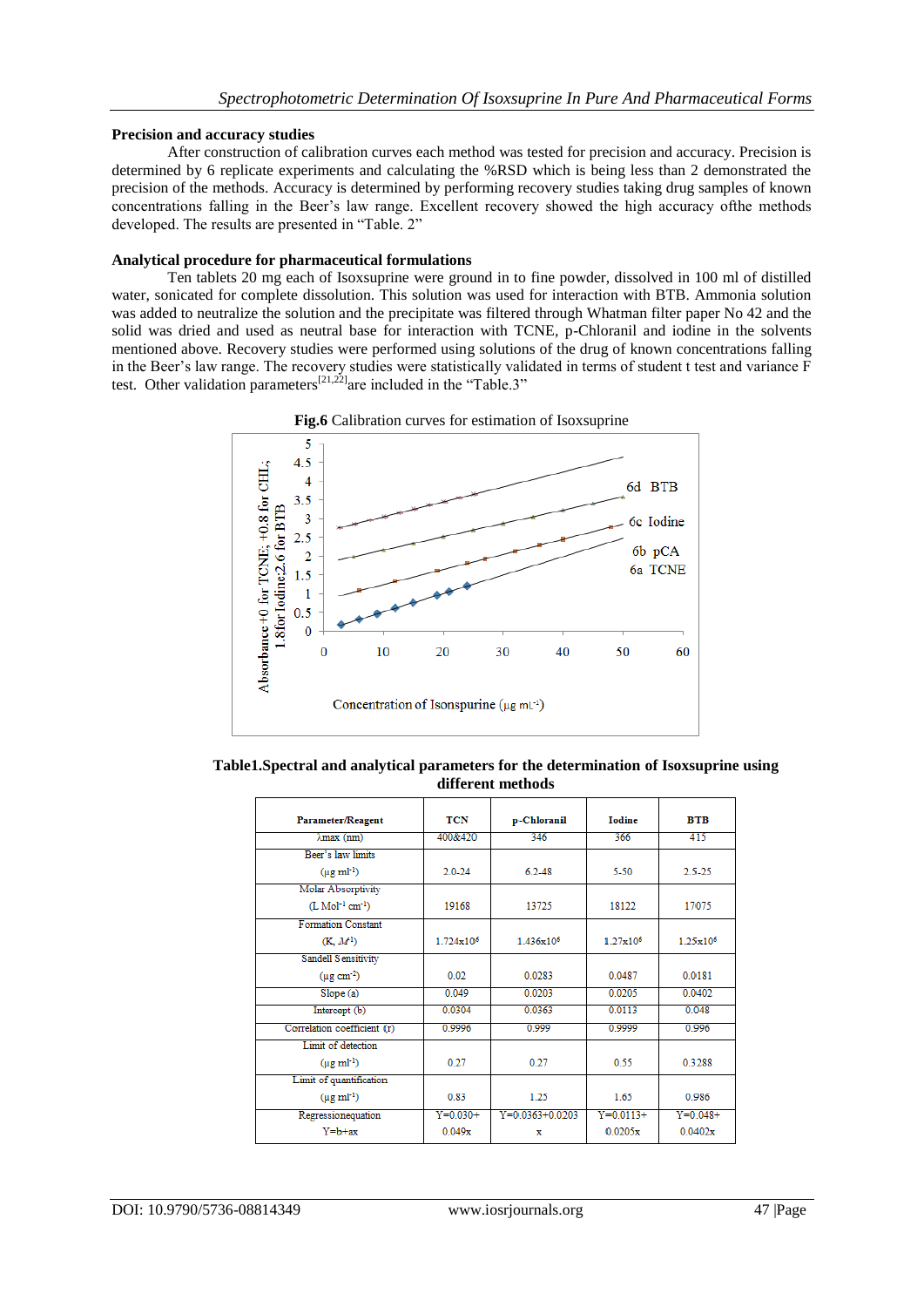| <b>Parameter/Reagent</b>  | <b>TCNE</b> | p-Chloranil  | <b>Iodine</b> | <b>BTB</b>  |
|---------------------------|-------------|--------------|---------------|-------------|
| Taken<br>Amount           | 4           | 4            | 4             | 4           |
| $(\mu g \text{ ml}^{-1})$ | 8           | 8            | 8             | 8           |
|                           | 12          | 12           | 12            | 12          |
|                           | 16          | 16           | 16            | 16          |
| <b>Amount Found</b>       | 3.978       | 4.01         | 3.98          | 4.01        |
| $(\mu g \text{ ml}^{-1})$ | 7.97        | 7.98         | 8.016         | 7.97        |
|                           | 12.01       | 12.03        | 12.01         | 11.96       |
|                           | 16.01       | 15.92        | 15.97         | 15.98       |
| Recovery %                | 99.46       | 100.35       | 99.5          | 100.26      |
|                           | 99.65       | 99.81        | 100.2         | 99.65       |
|                           | 100.13      | 100.23       | 100.126       | 99.74       |
|                           | 100.1       | 99.53        | 98.8          | 99.89       |
| RSD%                      | 0.33        | 0.38         | 0.32          | 0.272       |
| Mean $\pm$                | $99.84 \pm$ | $99.987 \pm$ | $99.91 \pm$   | $99.88 \pm$ |
| SD                        | 0.331       | 0.38         | 0.32          | 0.27        |
| $Ref[18]Mean \pm SD$      | $99.356\pm$ | $99.356\pm$  | $99.356\pm$   | $99.24 \pm$ |
|                           | 0.69        | 0.69         | 0.69          | 0.44        |
| t-test                    | 1.37        | 1.73         | 1.59          | 2.25        |
| F-test                    | 0.23        | 0.31         | 0.215         | 0.38        |

**Table.2 Precision and Accuracy studies of the differentmethods developed for the assay of Isoxsuprine**

**Table.3 Application of proposed method for the analysis of Isoxsuprine in pharmaceutical form**

| <b>Parameter/Reagent</b>  | <b>TCNE</b> | p-Chloranil | <b>Iodine</b> | <b>BTB</b>        |
|---------------------------|-------------|-------------|---------------|-------------------|
| Taken<br>Amount           | 4           |             | 4             | $\overline{4}$    |
| $(\mu g \text{ ml}^{-1})$ | 8           | 8           | 8             | 8                 |
|                           | 12          | 12          | 12            | 12                |
|                           | 16          | 16          | 16            | 16                |
| Amount Found              | 3.99        | 4.006       | 4.03          | 3.98              |
| $(\mu g \text{ ml}^{-1})$ | 7.98        | 8.002       | 7.967         | 8.015             |
|                           | 11.98       | 11.96       | 11.98         | 11.98             |
|                           | 15.98       | 15.98       | 15.98         | 15.98             |
| Recovery %                | 99.73       | 100.15      | 100.717       | 99.64             |
|                           | 99.82       | 100.24      | 99.59         | 100.18            |
|                           | 99.87       | 99.67       | 99.86         | 99.87             |
|                           | 99.89       | 99.88       | 99.89         | 99.9              |
| RSD %                     | 0.072       | 0.2         | 0.4867        | 0.22              |
| $Mean +$                  | $99.83 \pm$ | $99.93 \pm$ | $100.014\pm$  | 99.9 <sub>±</sub> |
| <b>SD</b>                 | 0.071       | 0.2         | 0.48          | 0.221             |
| $Ref[18]Mean \pm SD$      | $99.24 \pm$ | $99.24+$    | $99.24 \pm$   | $99.24+$          |
|                           | 0.44        | 0.44        | 0.44          | 0.44              |
| t-test                    | 2.3         | 2.5         | 2.2           | 2.4               |
| F-test                    | 0.026       | 0.212       | 1.224         | 0.252             |

#### **V. Conclusions**

The proposed UV spectrophotometric methods are a simple, accurate, precise, rapid and economical for the estimation of ISX in bulk drug and tablet dosage form. The proposed methods use inexpensive reagents, solvents and instruments that are available in laboratories. Hence, these methods can be conveniently adopted for the routine analysis in quality control laboratories.

#### **References**

- [1]. Marzo, D. Zava, K. Coa, L. Dal Bo, S. Ismaili, S. Tavazzi,and V. Cantoni, Arzneimittelforschung, 59 (2009:455–460.
- [2]. The United States Pharmacopoeia XXI, National Formulary 19,Rockville, USP Convention, USA. 2007.
- [3]. British Pharmacopoeia, Her Majesty's Stationary Office, London. Vol. I & II, 2009: p. 3285. [4]. R. Bryant, D. E. Mantle, D. L. Timma, and D. S. Yoder, J.Pharm. Sci. 57 (1968): 658–660.
- [4]. R. Bryant, D. E. Mantle, D. L. Timma, and D. S. Yoder, J.Pharm. Sci. 57 (1968): 658–660.
- [5]. D. Cevdet and G. B. Richard, Analyst 123 (1998):181–189.
- [6]. John, A. G. Constantinos, and A. K. Michael, Analyst 116(1991): 233–237.
- [7]. F. A. Aly and A. T. Salma, J. AOAC Int. 83 (2000): 1299–1305.
- H. Ayman and L. Benedikt, J Chromatogr. B: Biomed. Sci. Appl.563 (1991): 216–223.
- [9]. F. Belal, H. A. Al-malaq, A. A. Al-majed, and E. A. Gadkariem,J. Liq. Chroma. & Rel. Tech. 23 (2000): 3175–3189.
- [10]. F. Volpe, J. Zintel, and D. Spiegel, J Pharm. Sci. 68 (1979):1264–1267.
- [11]. Cova, R. Colombo, and G. Cellini, Pharmacology 27 (1983):117–124.
- [12]. J. M. Bosken, A. F. Lehner, C. G. Hughes, W. E. Woods, F. C.Camargo J. D. Harkins, J. Boyles, and T. Tobin, J. Anal.Toxicol.28 (2004): 27–34.